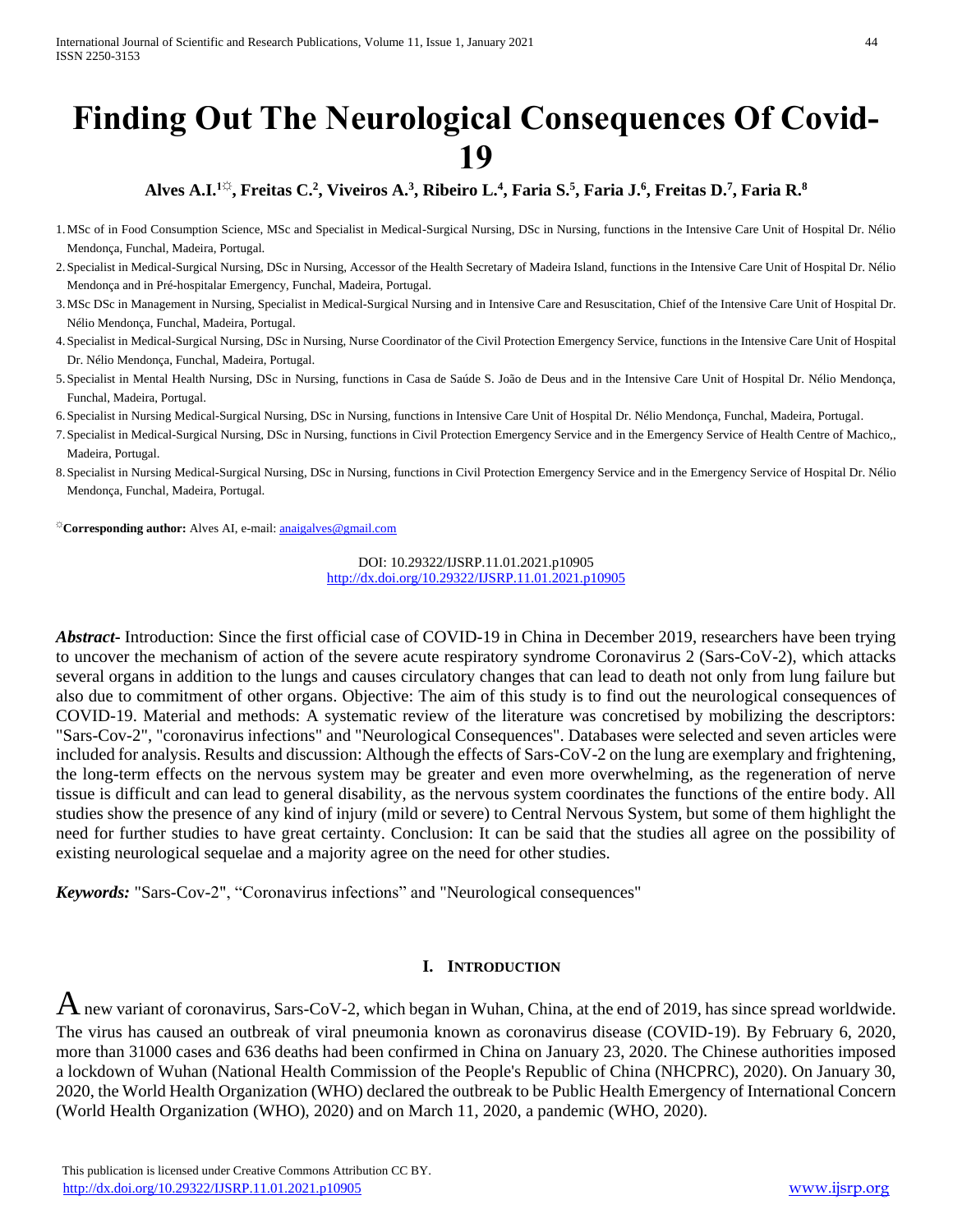The WHO (2020), the United States Centers for Disease Control and Prevention (United States Centers for Disease Control and Prevention (USCDC, 2019), the European Center for Disease Prevention and Control (ECDC, 2020) and Chinese researchers have issued several guides or guidelines to help control the outbreaks.

Sars-CoV-2 has elevated transmissibility and an asymptomatic incubation period during which transmission may develop (Huang et al. 2020; Rothe et al. 2020). Due to its peculiarities, more than 200 countries were affected by this disease by 19 June 2020 (Centers for Disease Control and Prevention, 2020), resulting in the most relevant pandemic in current history.

Previous publications have highlighted that coronavirus infections of severe acute respiratory syndrome and Middle East respiratory syndrome (MERS) have led to an increased prevalence of long-term neurological effects (Hong at al., 2020, Lee et al., 2020).

When the pandemic COVID-19 shot around the globe, it suddenly became clear that it was not an average respiratory disease. The disease occurs and affects a number of body systems, including the heart and brain. At the beginning of the pandemic, there were reports that many people with the disease had lost their sense of smell, a strange symptom that suggests the virus could affect the nervous system. As more people became infected, there were reports of strokes and other neurological complexes. It is not yet clear how common neurological side effects are in hospitalized patients, let alone in people with less severe respiratory symptoms who do not spend time in hospital (Weir, 2020). Despite all efforts in this direction, there is certainly still much to discover in this context.

### **II. MATERIALS AND METHODS**

A systematic review of the literature is one of the research methods used in the practice of evidence-based research, and its purpose is to collect and summarize research findings on a particular topic in a systematic and orderly manner, thereby contributing to knowledge about the topic (Mendes et al., 2008; Benefield, 2003). The method used was based on the strategy PICO (acronym for patient, intervention, comparison and "outcomes"). In this way it maximizes the inclusion of relevant information in different databases, focusing on the research object and avoiding unnecessary searches (Santos, Pimenta e Nobre, 2007).

In strict compliance with all the steps required for the application of this method, a protocol was developed between September and November 2020 to identify studies of interest for this work, consisting of a search in the search engines: Ebsco and B-ONline and in the following databases: CINAHL Plus, PubMed/ MEDLINE, LILACS, Scielo, Web of Science, ScienceDirect and Repository of Scientific Open Access of Portugal.

A search strategy using the following descriptors was used to identify relevant studies: "Sars-Cov-2" and "Coronavirus infections" and "Neurological Consequences". After all these protocol requirements were met, some articles that did not meet the requirements were discarded and a reductive procedure was developed methodically.

## **III. RESULTS**

Seven articles have been selected for the study, which follow in Table 1. Table 1: Description of selected studies and main results of the investigations

| Study (S)                                                                                                    | Author(s)/Year                                                                                                                                                                                                                                            | <b>Main Results</b>                                                                                                                                                                                                                                                                                                                                                                                                                                                                                                                                                                                                                                                                                                                                                                                                                                                                                                                                                                                                                                                  |
|--------------------------------------------------------------------------------------------------------------|-----------------------------------------------------------------------------------------------------------------------------------------------------------------------------------------------------------------------------------------------------------|----------------------------------------------------------------------------------------------------------------------------------------------------------------------------------------------------------------------------------------------------------------------------------------------------------------------------------------------------------------------------------------------------------------------------------------------------------------------------------------------------------------------------------------------------------------------------------------------------------------------------------------------------------------------------------------------------------------------------------------------------------------------------------------------------------------------------------------------------------------------------------------------------------------------------------------------------------------------------------------------------------------------------------------------------------------------|
| S1: Neurological<br>consequences of<br>COVID-19: what<br>have we learned and<br>where do we go<br>from here? | Abbas Jarrahi, Meenakshi<br>Ahluwalia.<br>Hesam<br>Khodadadi. Evila da Silva<br>Salles,<br>Ravindra<br>Lopes<br>David C.<br>Hess,<br>Kolhe.<br>Vale.<br>Fernando<br>Manish<br>Baban.<br>Babak<br>Kumar.<br>Kumar Vaibhay. Krishnan<br>M. Dhandapani, 2020 | -COVID-19, caused by the recent Sars-CoV-2 virus, is associated<br>with<br>broad<br>a<br>pathophysiology that has led to global mortality and morbidity.<br>-Although Sars-CoV-2 is primarily considered a respiratory virus, it causes far-reaching and<br>sometimes unpredictable neurological symptoms ranging from anosmia to encephalitis and<br>an increased risk of stroke.<br>-Improved advances, validation and implementation of rapid imaging techniques, such as<br>magnetic resonance imaging (MRI), can contribute to early diagnosis and proactive<br>intervention to limit the long-term neurological consequences.<br>-Study proposes a future analysis defining whether Sars-CoV-2 exhibits neurotropism<br>and/or initiates peripheral immune activation and hypercoagulation to impair brain<br>function, which will be of paramount importance for the development of effective therapies<br>to mitigate the deleterious neurological consequences of COVID -19, including potential<br>benefits in the treatment of acute respiratory failure. |

This publication is licensed under Creative Commons Attribution CC BY. <http://dx.doi.org/10.29322/IJSRP.11.01.2021.p10905> [www.ijsrp.org](http://ijsrp.org/)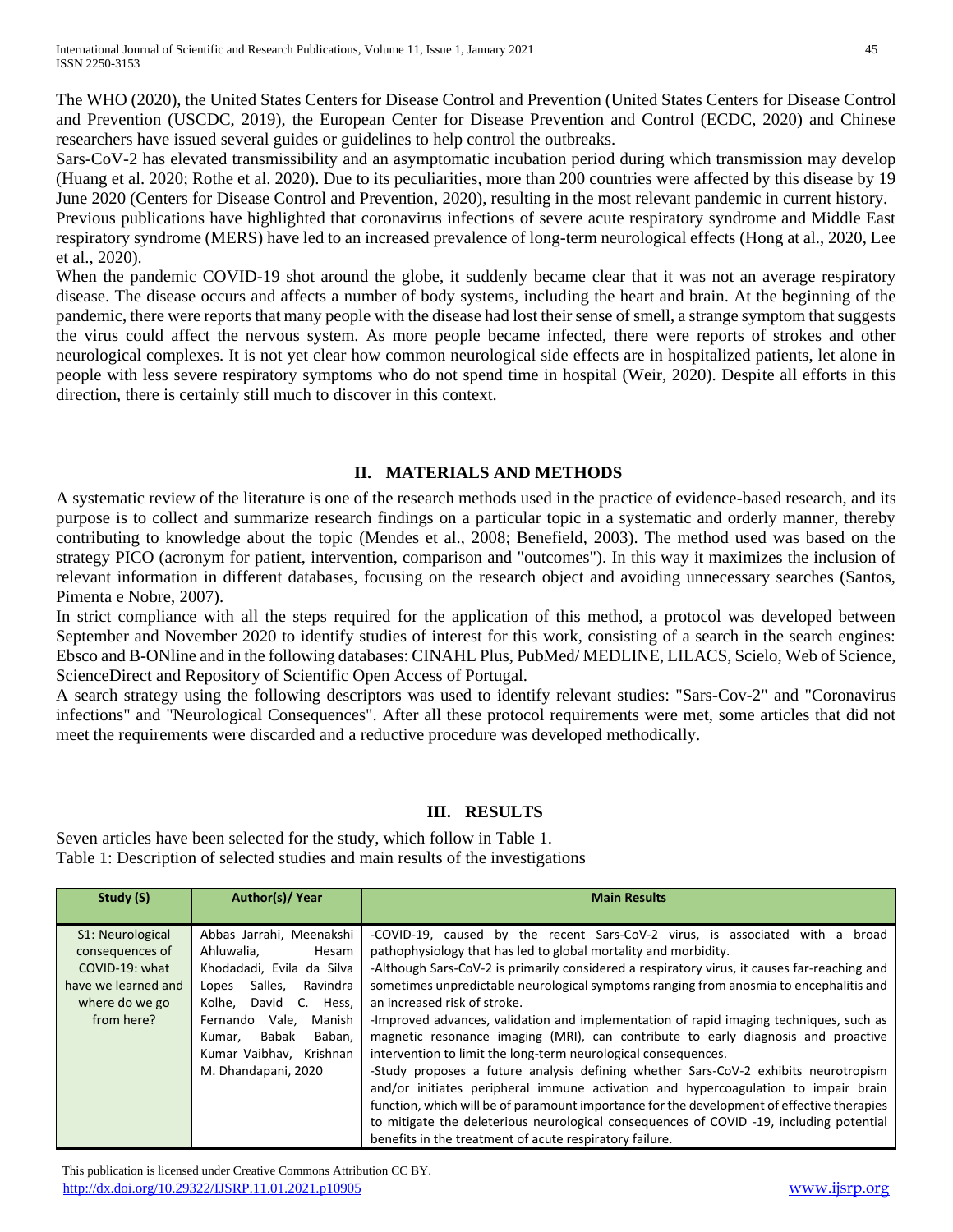| S2: The emerging<br>spectrum of COVID-<br>19 neurology:<br>clinical, radiological<br>and laboratory<br>findings   | Ross W Paterson, Rachel L<br>Brown, Laura Benjamin,<br>Ross<br>Nortley,<br>Sarah<br>Wiethoff,<br>Tehmina<br>Bharucha,<br>Dipa<br>L<br>Jayaseelan, Guru Kumar,<br>Rhian E Raftopoulos, Laura<br>Zambreanu,<br>Vinojini<br>Vivekanandam, Anthony<br>Ruth<br>Geraldes,<br>Khoo,<br>Krishna Chinthapalli, Elena<br>Boyd, Hatice Tuzlali, Gary<br>Price, et al., 2020 | -COVID-19 infection is associated with a wide range of neurological syndromes that affect<br>the entire neuraxis, including the cerebral vessels and in some cases the response to<br>immunotherapy.<br>-The high incidence of acute disseminated encephalomyelitis, particularly with<br>haemorrhagic changes, is striking. This complication was not related to the severity of the<br>respiratory disease COVID -19. Early detection, examination and treatment of the<br>neurological disease associated with COVID-19 is a challenge.<br>-They suggest that further clinical, neuroradiological,<br>biomarker-based<br>and<br>neuropathological studies are essential to determine the underlying pathobiological<br>mechanisms that will guide treatment. To determine the long-term neurological and<br>neuropsychological consequences of this pandemic, longitudinal follow-up studies are<br>needed.                                                                                                                                                                                                                                                                                                                                                                                                                                                                                                                                                                                                                                                             |
|-------------------------------------------------------------------------------------------------------------------|------------------------------------------------------------------------------------------------------------------------------------------------------------------------------------------------------------------------------------------------------------------------------------------------------------------------------------------------------------------|----------------------------------------------------------------------------------------------------------------------------------------------------------------------------------------------------------------------------------------------------------------------------------------------------------------------------------------------------------------------------------------------------------------------------------------------------------------------------------------------------------------------------------------------------------------------------------------------------------------------------------------------------------------------------------------------------------------------------------------------------------------------------------------------------------------------------------------------------------------------------------------------------------------------------------------------------------------------------------------------------------------------------------------------------------------------------------------------------------------------------------------------------------------------------------------------------------------------------------------------------------------------------------------------------------------------------------------------------------------------------------------------------------------------------------------------------------------------------------------------------------------------------------------------------------------------------|
| S3: Effects of COVID-<br>19 on the Nervous<br>System                                                              | Costantino ladecola, Josef<br>Anrather, Hooman Kamel,<br>2020                                                                                                                                                                                                                                                                                                    | -It cloud concluded that the neurological manifestations of COVID -19 pose a major public<br>health challenge, not only because of the acute effects on the brain, but also because of the<br>long-term damage to brain health that may result.<br>-These delayed manifestations are expected to be significant, as they are likely to affect<br>patients who did not show neurological symptoms in the acute phase.<br>-Therefore, clinical and laboratory efforts to elucidate the mechanisms of the acute effects<br>of Sars-CoV-2 on the brain must be coupled with studies of the deleterious delayed<br>neuropsychiatric consequences of the infection.                                                                                                                                                                                                                                                                                                                                                                                                                                                                                                                                                                                                                                                                                                                                                                                                                                                                                                              |
| <b>S4: COVID-19</b><br>Neurological<br>Manifestations and<br>Underlying<br>Mechanisms: A<br><b>Scoping Review</b> | Angela Wenting,<br>Angélique Gruters, Yindee<br>van O, Sonja Verstraeten,<br>Susanne Valentijn, Rudolf<br>Ponds and Marjolein de<br>Vugt, 2020                                                                                                                                                                                                                   | -Was concluded that neurological manifestations of COVID -19 vary from mild, such as<br>headaches and dizziness, to severe, such as ischemic stroke and encephalitis. It is believed<br>that the underlying mechanisms of CNS involvement are both direct (neurotropic) and<br>indirect (as a result of thrombotic complications, inflammatory consequences, hypoxia,<br>blood pressure dysregulation).<br>No literature was found on the cognitive consequences of COVID-19.<br>-Therefore cross-sectional and longitudinal studies are necessary. A neuropsychological<br>assessment could be used to monitor the course of cognitive functions after recovery from<br>COVID-19.<br>-This should be conducted not only in inpatients COVID -19 but also include community-<br>based studies in adults and children recovered from COVID -19.                                                                                                                                                                                                                                                                                                                                                                                                                                                                                                                                                                                                                                                                                                                             |
| S5: Neurological<br>Implications of<br><b>COVID-19 Infections</b>                                                 | Edward<br>J.<br>Needham,<br>Sherry H.-Y. Chou, Alasdair<br>J. Coles, and David K.<br>Menon, 2020                                                                                                                                                                                                                                                                 | -Study indicates that although corona viruses are not a common cause of neurological<br>disease, they are reported to cause direct CNS infection and suspected parainfectious<br>disorders. More than one million cases of confirmed COVID -19 have been reported<br>worldwide, and although there is little definitive evidence, new publications and preprints<br>justify a careful review of the neurological links with infection from COVID-19.<br>-The symptoms described (dizziness, headache and loss of consciousness) are common in<br>many serious infections and are more likely to be disorders of neurological function than a<br>neurological disorder per se. Anosmia and ageusia have received much attention, but are<br>omnipresent in other common upper respiratory tract infections.<br>-Risk for cerebrovascular disease was replicated in another preprint, the incidence was<br>similar to critical illness in a broader sense. Another case report documented necrotising<br>encephalopathy in conjunction with COVID-19, but without evidence of viral isolation from<br>cerebrospinal fluid (CSF).<br>-A greater concern than direct viral invasion of the CNS may be para-infectious neurological<br>diseases such as Guillain-Barré syndrome, transverse myelitis or acute disseminated<br>encephalomyelitis may be a greater problem than direct viral invasion of the CNS.<br>-Patients with neurological complications may require lengthy intensive care stays and may<br>place an additional burden on already overburdened facilities. |
| S6: Neurological<br>manifestations and<br>implications of<br>COVID-19 pandemic                                    | Georgios Tsivgoulis, Lina<br>Palaiodimou, Aristeidis H.<br>Katsanos, Valeria Caso,<br>Martin Köhrmann, Carlos<br>Molina,<br>Charlotte<br>Cordonnier, Urs Fischer,                                                                                                                                                                                                | -Research results from the current pandemic are accumulating and reporting COVID -19<br>patients who presented with dizziness, headache, myalgia, hypogesia and hyposmia, but<br>also with more serious manifestations such as polyneuropathy, myositis, cerebrovascular<br>disease, encephalitis and encephalopathy.<br>-However, it is often difficult to differentiate between causality and accidental comorbidity.                                                                                                                                                                                                                                                                                                                                                                                                                                                                                                                                                                                                                                                                                                                                                                                                                                                                                                                                                                                                                                                                                                                                                    |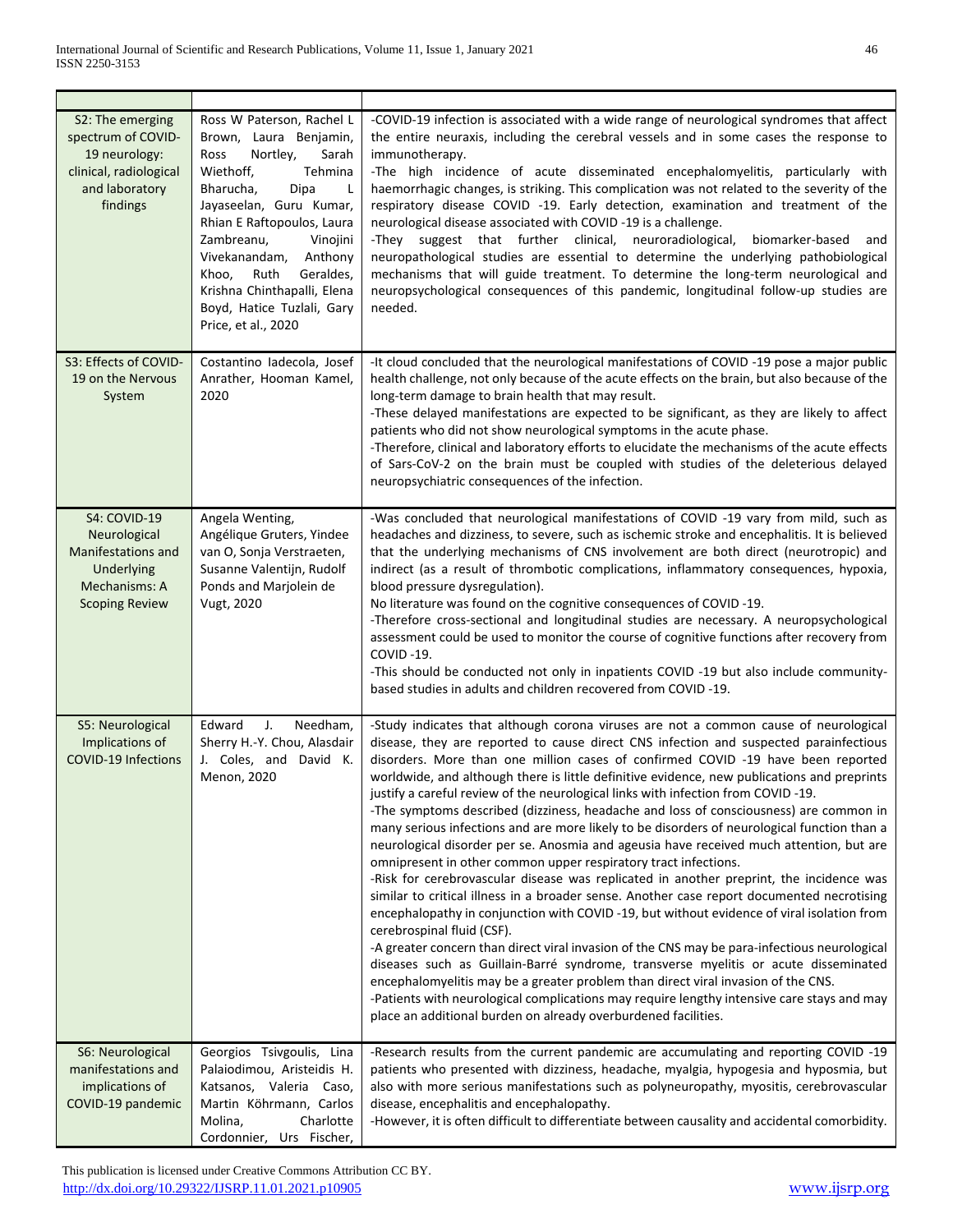|                                                 | Kelly,<br>Vijay<br>К.<br>Peter<br>Sharma, Amanda C. Chan,<br>Ramin Zand, Amrou Sarraj,<br>D.<br>Schellinger,<br>Peter<br>Konstantinos<br>Ъ.<br>Voumvourakis,<br>Nikolaos<br>Grigoriadis,<br>Andrei<br>V.<br>Alexandrov, and Sotirios<br>Tsiodras, 2020 | -Severity COVID -19 shares common risk factors with cerebrovascular disease, and it is<br>currently unclear whether infection in itself is an independent stroke risk factor.<br>-Irrespective of any direct or indirect neurological manifestations, pandemic COVID-19 has<br>a huge impact on the management of neurological patients, whether infected or not.                                                                                                                                                                                                                                                                                                                                                                                                                                                                                                                                                                                                                            |
|-------------------------------------------------|--------------------------------------------------------------------------------------------------------------------------------------------------------------------------------------------------------------------------------------------------------|----------------------------------------------------------------------------------------------------------------------------------------------------------------------------------------------------------------------------------------------------------------------------------------------------------------------------------------------------------------------------------------------------------------------------------------------------------------------------------------------------------------------------------------------------------------------------------------------------------------------------------------------------------------------------------------------------------------------------------------------------------------------------------------------------------------------------------------------------------------------------------------------------------------------------------------------------------------------------------------------|
| S7: Neurological<br>associations of<br>COVID-19 | Mark A Ellul,<br>Laura Benjamin,<br>Bhagteshwar Singh,<br>Suzannah Lant,<br>Benedict Daniel Michael,<br>Ava Easton,<br>et al., 2020                                                                                                                    | -The study reveals that, given the existing knowledge about other coronavirus and<br>respiratory viruses, the broad spectrum of CNS associations with COVID-19 is not surprising,<br>and this is the focus of most recent reports.<br>-Case-control studies will be required to determine whether Sars-CoV-2 occurs causally or<br>randomly in such patients. Hypercoagulable states and cerebrovascular disease, rarely<br>observed in some acute viral infections, are an important neurological complication of<br>$COVID -19.$<br>-Neurological complications, particularly encephalitis and stroke, can lead to lifelong<br>disability, with the associated need for care and potentially high health, social and economic<br>costs. Health planners and decision-makers in the health care sector need to be aware of<br>the growing burden.<br>-Careful clinical, diagnostic and epidemiological studies are needed to define the<br>neurological disease manifestations and burdens. |

#### **IV. DISCUSSION**

Recent publications in the New England Journal of Medicine and Brain document neurological symptoms in patients with COVID-19. They range from simple cognitive difficulties to mental confusion, as well as headache, loss of smell, but also encephalitis, bleeding, thrombosis, ischaemic stroke and Guillain-Barre Syndrome (a disorder in which the immune system attacks the nerves of the body), neurological conditions that are not always correlated with the severity of respiratory symptoms (Comoli, Fukugava, Matos, 2020). This information is confirmed by all studies, in particular S1, S2, S4, S5, S7. However, none of these studies detected a virus in CSF, as in the S2 and S5 studies, where the results were negative for the presence of CSF.

Where a number of neurological manifestations were reported, in a review of case reports from 901 COVID -19 patients, including loss of sense of smell and taste, confusion, encephalitis and Guillain-Barré syndrome. A case report of 58 patients from France retained neurological findings in 67% of patients (Helms, et al., 2020). The symptoms are manifold, including headache, dizziness, weakness, confusion, eye movement disorders, seizures and paralysis. This fact is confirmed by all studies. The two most common neurological problems appear to be stroke and delirium (Fotuhi, 2020). This is particularly true for studies S1, S2, S4, S5 and S7.

People who need intensive care are more likely to have long-term cognitive problems and an increased risk of anxiety and depression. A study conducted before COVID-19 found that 20-40% of patients in intensive care units suffered from delirium, with rates rising to 60-80% in patients on ventilators (Pandharipande et al., 2017). It is assumed that such complications are related to both a serious illness and intensive care treatment. Some of the people with COVID -19 severe illness are likely to suffer from delirium and other neurological side effects from their stay in intensive care alone (Stevens, 2020). As stated in S5 and S7.

There are some reports of the virus appearing in the CSF, which increases the potential for Sars-CoV-2, the virus that causes COVID -19, to be able to directly infect brain cells. These facts speak against the S2 and S5 studies. But evidence that the virus can find its way into brain cells is still uncertain (Fotuhi, 2020; Stevens, 2020). As all the studies have concluded, further studies are needed.

Today, as we are still experiencing the pandemic and its effects, it is too early to describe the full clinical picture. However, it is believed that the published evidence has already proven to be an indisputable case for medicine to identify the growing number of ex-patients with post-COVID Neurological Syndrome and the need for continuous neurological and cognitive/effective monitoring of all cases (regardless of severity from asymptomatic, mild to severe) (Wijerate, Sales,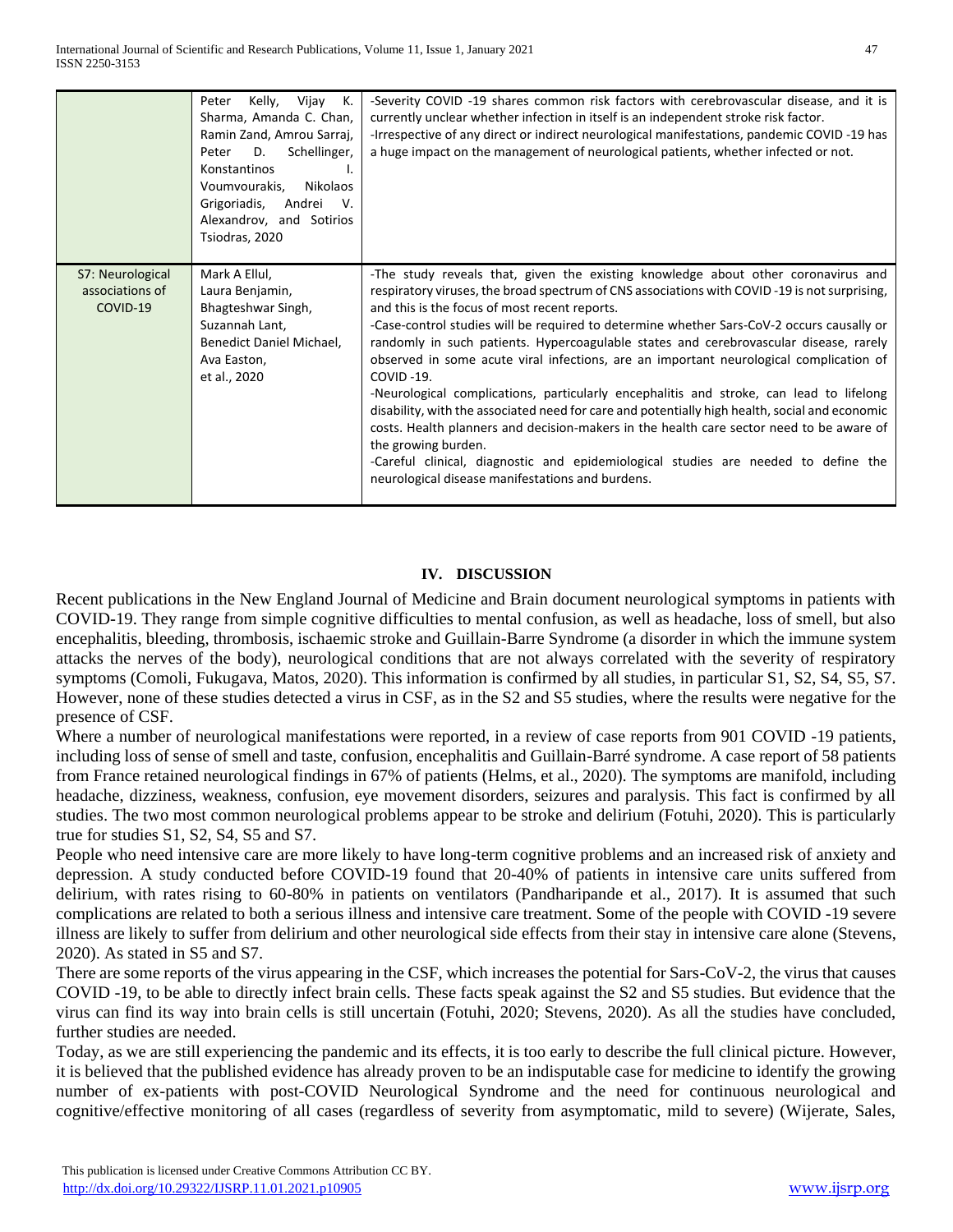Crewther et al., 2020). As emphasised in all studies, the S3 study in particular emphasises the importance of continuous monitoring of 19 patients after delivery, including patients who have not been admitted to a health care unit.

Recent publications highlight new evidence of a new syndrome, Post-COVID-19 Neurological Syndrome (PCNS), specifying patients with long-term muscle weakness and other forms of myopathy among survivors of Sars-CoV-2 in Hong Kong (Chang et al., 2003). It is also worth noting that the more delayed effects of Sars-CoV-2 infection affect the nervous system and its combined effect on mental status.

A further study of 714 COVID -19 patients in China found that almost 97% of patients exhibited symptoms of severe posttraumatic stress disorder (Bo et al., 2020). As the S7 study found, the experience can be disabling and restrictive for the rest of the patients' lives.

The prevalence of neurological problems remains an open question, but it is certain that neurological injuries are not uncommon in OVC-19 patients (Fotuhi, 2020). This is undoubtedly the sentence that answers the aim of this review and contradicts all the manuscripts analysed.

#### **V. CONCLUSION**

Regarding the results of the studies analysed, it can be stated that all studies agree on the possibility of existing neurological consequences and on the need for other studies. Possible neurological lesions vary in the studies and may be mild or severe. The pandemic COVID-19 is a serious global public health challenge. Since the first appearance of a novel coronavirus in late 2019, Sars-CoV-2 has spread recklessly and affected almost every aspect of society worldwide, with a broad pathophysiology that has led to global mortality and morbidity. Although Sars-CoV-2 is primarily considered to be a respiratory virus, it produces far-reaching and often unpredictable neurological symptoms ranging from anosmia to encephalitis to an increased risk of stroke, making clinical treatment difficult. Improved development, validation and implementation of rapid imaging techniques, such as MRI, can help with early diagnosis and proactive intervention, including long-term neurological consequences.

New studies based on biological variables such as gender, age, comorbidities (e.g. hypertension, diabetes), pre-existing neurological disorders and other yet undefined genetic polymorphisms determine the clinical course of Sars-CoV-2 infection. This unbiased, population-wide research will provide valuable information that will guide practice in dealing with COVID-19 and help in managing future pandemics.

## **REFERENCES**

- 1. Benefield, L. (2003). Implementing evidence-based practice in home care. Home Healthcare Nurse, 21, 804-811.
- 2. Bo H., Li W., Yang Y., Wang Y., Zhang Q., Cheung T., et al. (2020). Post-traumatic stress symptoms and attitude toward crisis mental health services among clinically stable patients with COVID-19 in China. Psychol. Med. 1-2.
- 3. Centers for Disease Control and Prevention (CDC). (2020). World Map. https://www.cdc.gov/coronavirus/2019 ncov/global-covid-19/world-map.html.
- 4. Chan K., Zheng J., Mok Y., Li Y., Liu Y., Chu C., et al. (2003). SARS: prognosis, outcome and sequelae. Respirology. 8: 36-40.
- 5. Comoli, E., Fukugava E., Lucilius C. (2020). Sequelas em pacientes recuperados de Covid-19 podem persistir por longo período24. AtualidadescoronavírusLab-19
- 6. Ellul M., Benjamin L., Singh B., Lant S., Michael B., Easton A., et al. (2020). Neurological associations of COVID-19. Lancet Neurol, doi: 10.1016/S1474-4422(20)30221-0.
- 7. European Centre for Disease Prevention and Control (ECDC). (2020). Contact tracing: Public health management of persons, including healthcare workers, having had contact with COVID-19 cases in the European Union. Stockholm: ECDC. https://www.ecdc.europa.eu/en/publications-data/public-health-management-persons-havinghad-contact-novel-coronavirus-cases
- 8. European Centre for Disease Prevention and Control (ECDC). (2020). Infection prevention and control for the care of patients with 2019-nCoV in healthcare settings. Stockholm: ECDC. https://www.ecdc.europa.eu/en/publicationsdata/infection-prevention-and-control-care-patients-2019-ncov-healthcare-settings
- 9. Fotuhi, Majid et al. (2020). Neurobiology of COVID-19, Journal of Alzheimer's Disease. 76 (1)3-19.
- 10. Helms J. , Kremer S., Merdji H., Clere-Jehl R., Schenck M., Kummerlen C., et al. (2020). Neurologic features in severe SARS-CoV-2 infection. N Engl J Med; 382: 2268–70.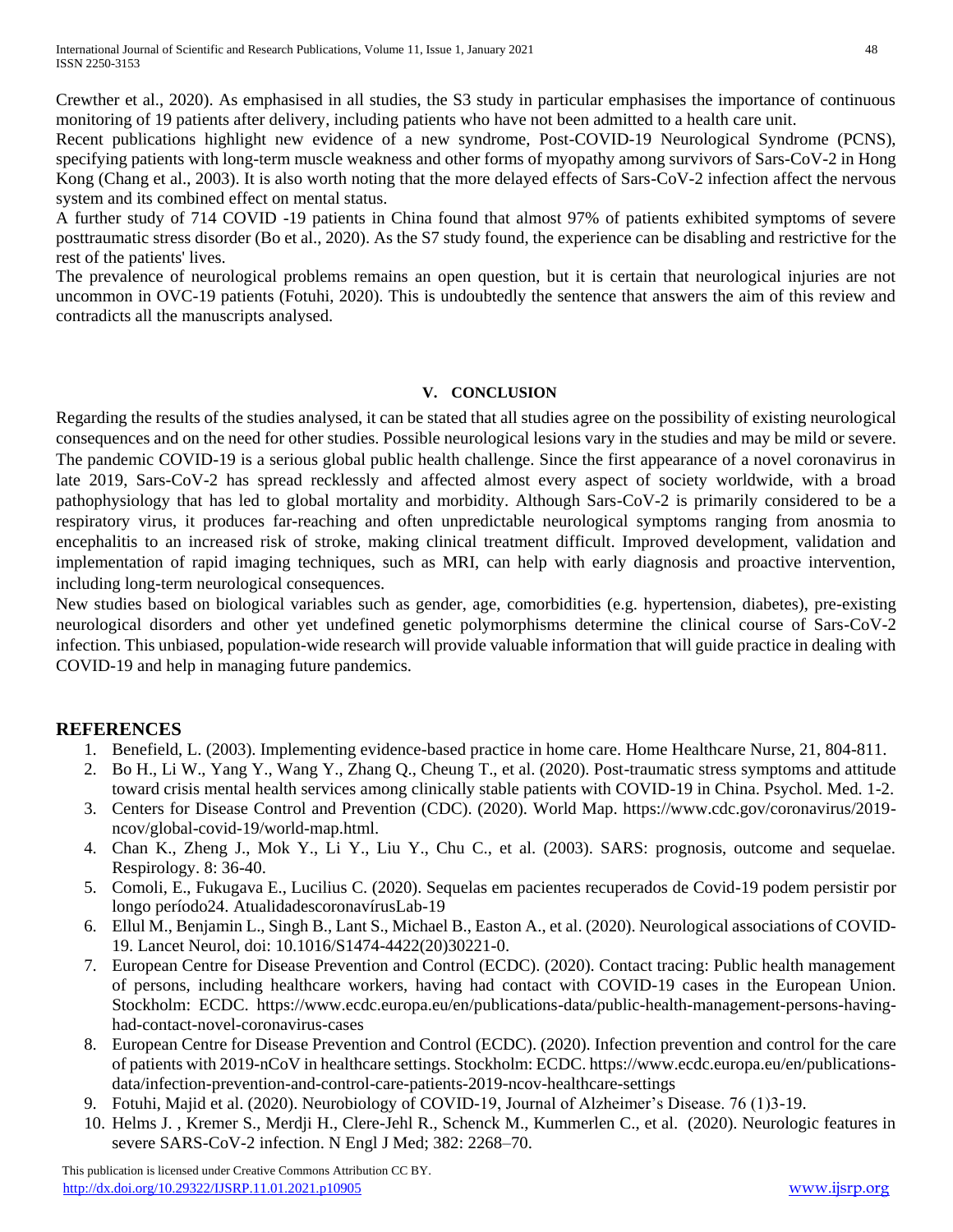- 11. Hong K., Lee K., Chung J., Shin K., Choi E., Jin H., et al. (2020). Clinical features and outcomes of 98 patients hospitalized with SARS-CoV-2 infection in Daegu, South Korea: a brief descriptive study.Yonsei Med. J. 61:431- 437.
- 12. Huang, L., Zhang, X., Zhang, X., Wei, Z., Zhang, L., Xu, J., et al. (2020). Rapid asymptomatic transmission of COVID-19 during the incubation period demonstrating strong infectivity in a cluster of youngsters aged 16-23 years outside Wuhan and characteristics of young patients with COVID-19: a prospective contact-tracing study. Journal of Infection, 80(6)1–13.
- 13. Iadecola C., Anrather J., Kamel H., (2020). Effects of COVID-19 on the Nervous System. Science Direct. 183(1)16- 27. https://doi.org/10.1016/j.cell.2020.08.028
- 14. Jarrahi A., Ahluwalia M., Khodadadi H., Salles E., Kolhe R., Hess D., Vale F., Kumar M., Baban B., Vaibhav K., Dhandapani K. (2020). Neurological consequences of COVID-19: what have we learned and where do we go from here? Journal of Neuroinflammation. 17, 286.
- 15. Lee S., Kang W., Cho A., Kim T., Park J. (2018). Psychological impact of the 2015 MERS outbreak on hospital workers and quarantined hemodialysis patients. Compr. Psychiatry. 87:123-127.
- 16. Mendes, A., Fracolli, L. (2008). Revisão sistemática de literatura e metassíntese qualitativa: considerações sobre sua aplicação na pesquisa em enfermagem. Texto Contexto Enfermagem, 17(4), 771-778.
- 17. National Health Commission of the People's Republic of China (NHC PRC) (2020). Timeline of China's fight against the novel coronavirus. Beijing: NHC PRC. http://en.nhc.gov.cn/2020-03/20/c\_78021.htm
- 18. Needham E., Chou S., Coles A., Menon D. (2020). Neurological Implications of COVID-19 Infections. Neurocrit Care. 32(3):667-671. doi: 10.1007/s12028-020-00978-4.
- 19. National Health Commission of the People's Republic of China (NHC PRC) (2020). Daily briefing on novel coronavirus cases in China. Beijing: NHC PRC. http://en.nhc.gov.cn/2020-02/07/c\_76323.htm
- 20. Paterson R., Brown R., Benjamin L., Nortley R.,, Wiethoff S., Bharucha T., Jayaseelan D., Kumar G., Rhian et al. (2020). Show more Author Notes The emerging spectrum of COVID-19 neurology: clinical, radiological and laboratory findings Brain. 143(10)3104–3120. https://doi.org/10.1093/brain/awaa240
- 21. Pandharipande P., Ely W., Arora R., Balas M., Boustani M., La Calle G., Cunningham C., Devlin J., Elefante J., Han J., MacLullich A., Maldonado J., et al. (2017). The intensive care delirium research agenda: a multinational, interprofessional perspective, Intensive Care Med. 43(9):1329-1339. doi: 10.1007/s00134-017-4860-7.
- 22. Rothe, C., Schunk, M., Sothmann, P., Bretzel, G., Froeschl, G., Wallrauch, C., et al. (2020). Transmission of 2019 nCoV infection from an asymptomatic contact in Germany. New England Journal of Medicine, 382(10), 970–971.
- 23. Santos, C., Pimenta e Nobre, C. (2007). A estratégia pico para a construção da pergunta de pesquisa e busca de evidências. Revista Latino-Americana Enfermagem, 15(3), 508-511.
- 24. Stevens R. (2020). How Does Coronavirus Affect the Brain? Johns Hopkins Medicine Home. https://www.hopkinsmedicine.org/health/conditions-and-diseases/coronavirus/how-does-coronavirus-affect-thebrain
- 25. Tsivgoulis G., Palaiodimou L., Katsanos A., Caso V., Köhrmann M., Molina C., Cordonnier C., Fischer U., Kelly P., Sharma V., Chan A., et al. (2020). Neurological manifestations and implications of COVID-19 pandemic. Ther Adv Neurol Disord. doi: 10.1177/1756286420932036
- 26. United States Centers for Disease Control and Prevention (US CDC). (2019). Interim Infection Prevention and Control Recommendations for Patients with Suspected or Confirmed 2019 Coronavirus Disease 2019 (COVID-19) in Healthcare Settings. Atlanta: US CDC. https://www.cdc.gov/coronavirus/2019-ncov/infection-control/controlrecommendations.html
- 27. United States Centers for Disease Control and Prevention (US CDC). (2019). Interim Guidance for Implementing Home Care of People Not Requiring Hospitalization for Coronavirus Disease 2019 (COVID-19). Atlanta: US CDC. https://www.cdc.gov/coronavirus/2019-ncov/hcp/guidance-home-care.html
- 28. Wijeratne T., Sales C., Karimi L., Crewther S. (2020). Acute ischemic stroke in COVID-19: a case-based systematic review.Front. Neurol. 11 (1031).
- 29. Wijeratne T.,Sales C.,Crewther S.G. et al. (2020). First Australian case of good recovery of a COVID-19 patient with severe neurological symptoms post prolonged hospitalization. Cureus; 10(12):10366-10377https://doi.org/10.7759/cureus.10366
- 30. Weir, K. (2020). How COVID-19 attacks the brain, Researchers are scrambling to understand just how COVID-19 impacts the brain and what scientists can do to prevent long-term damage. 51,8.